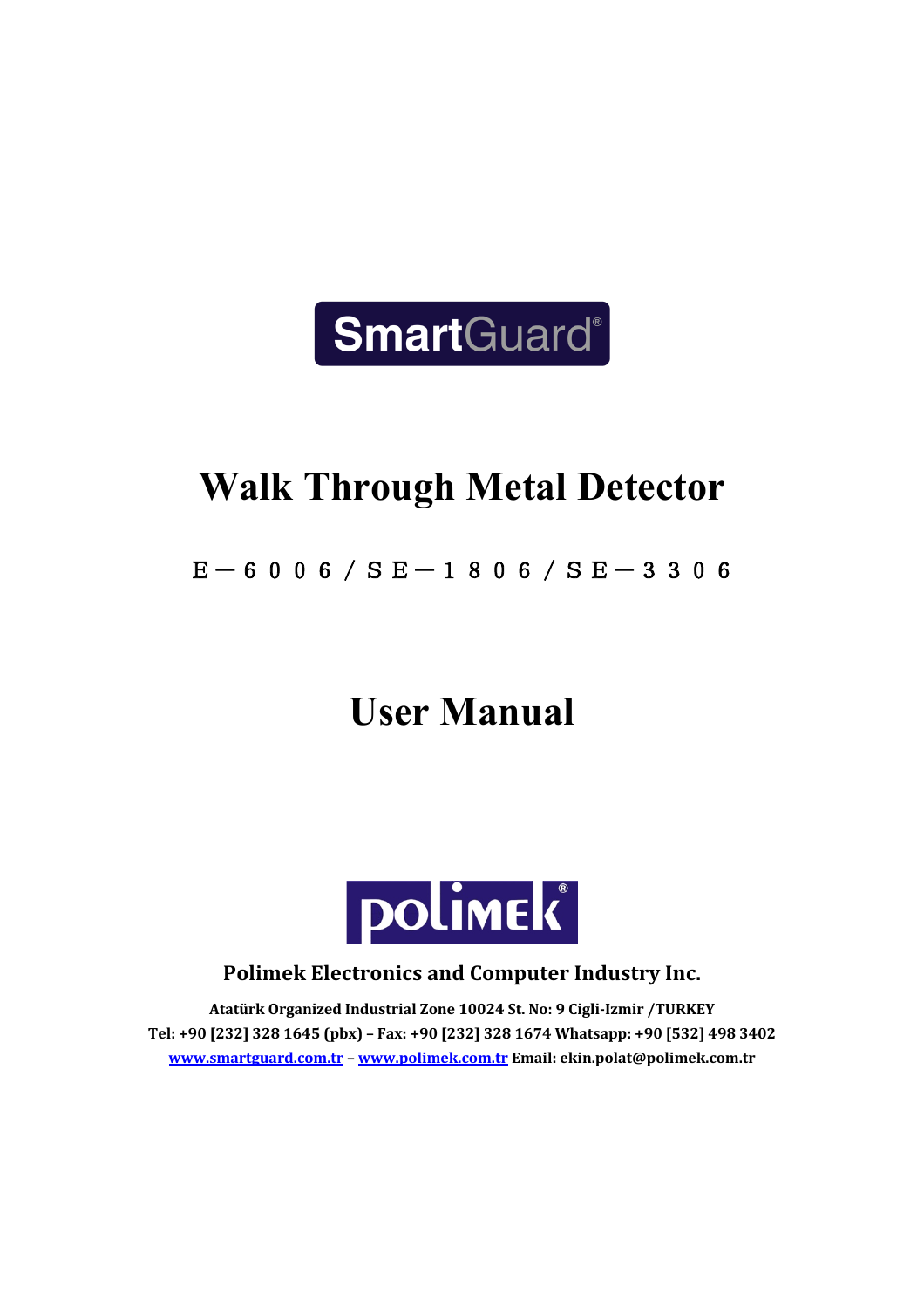### **Contents**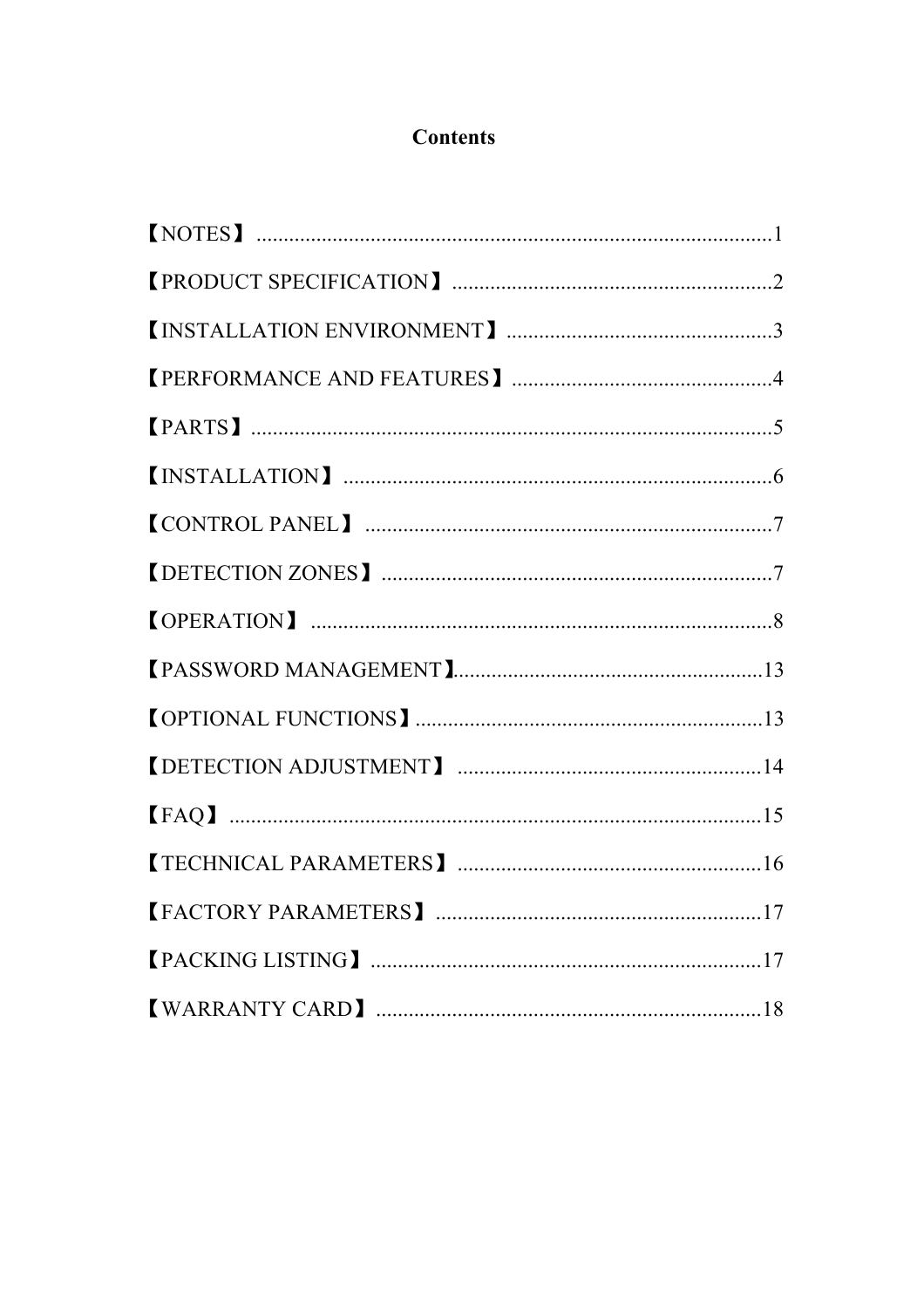# 【**NOTES**】

#### **PLEASE READ THE FOLLOWING INSTRUCTION CAREFULLY BEFORE OPERATION**:



- 1. It's available for indoor use, if need to use outdoor, please use canopy to protect it against rain.
- 2. Choose the smooth and stable installation place, to avoid false alarm caused by the waggling.
- 3. Make sure the position of the left and right detector heads in the panels are correct before installation.
- 4. It will have a 1 minute self-inspection after power-on, to achieve the excellent performance.
- 5. The passers must abide by the predefined standby time and alarm time (>1 s)when checking, walking through one by one, do not crowded around the detector to interfere with infrared induction.
- *6.* Don't knock and crash the detector during security checking to avoid false alarm, even the damage.
- *7.* Do not disassemble the HV control units except the professional technician to avoid the artificial accident.
- *8.* Detector can be repaired free with the warranty card attached the goods if under the warranty.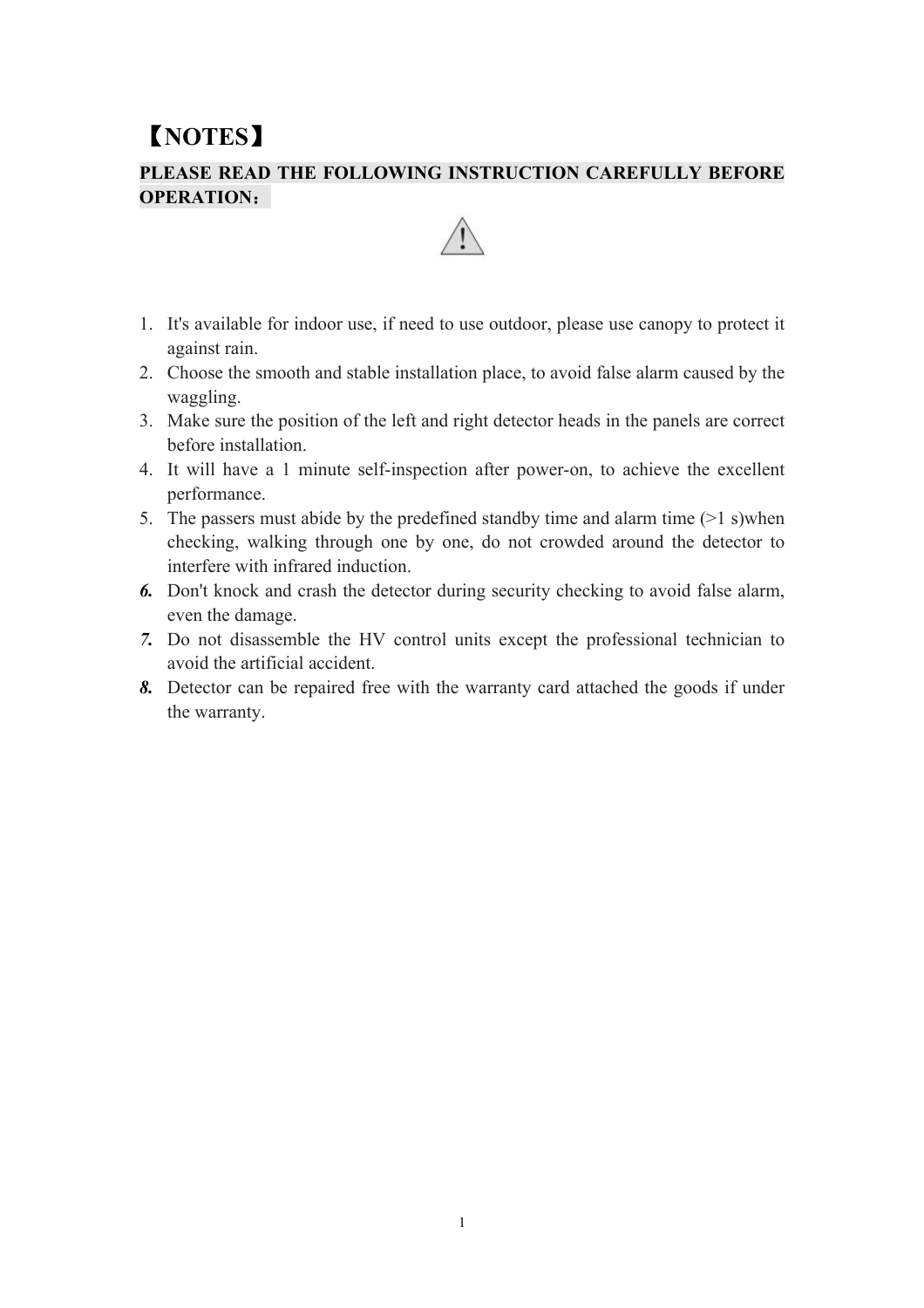### 【**PRODUCT SPECIFICATION**】



 Walk through metal detector is a stationary-mounted detection equipment, or WTMD for short, mainly used to check the metal objects hidden in human body. When the passers walk through the WTMD, it will alarm and display the alarm zone at once, if the metal size in human body is more than the predefined metal parameter of weight, quantity or shape, so that security staff can find the person with prohibited metal objects in time.

As one of the the highest technical domestic products to meet the needs of users in various industries.Our WTMD are in strongest ability of induction and detection, higher sensitivity, stronger anti-interference,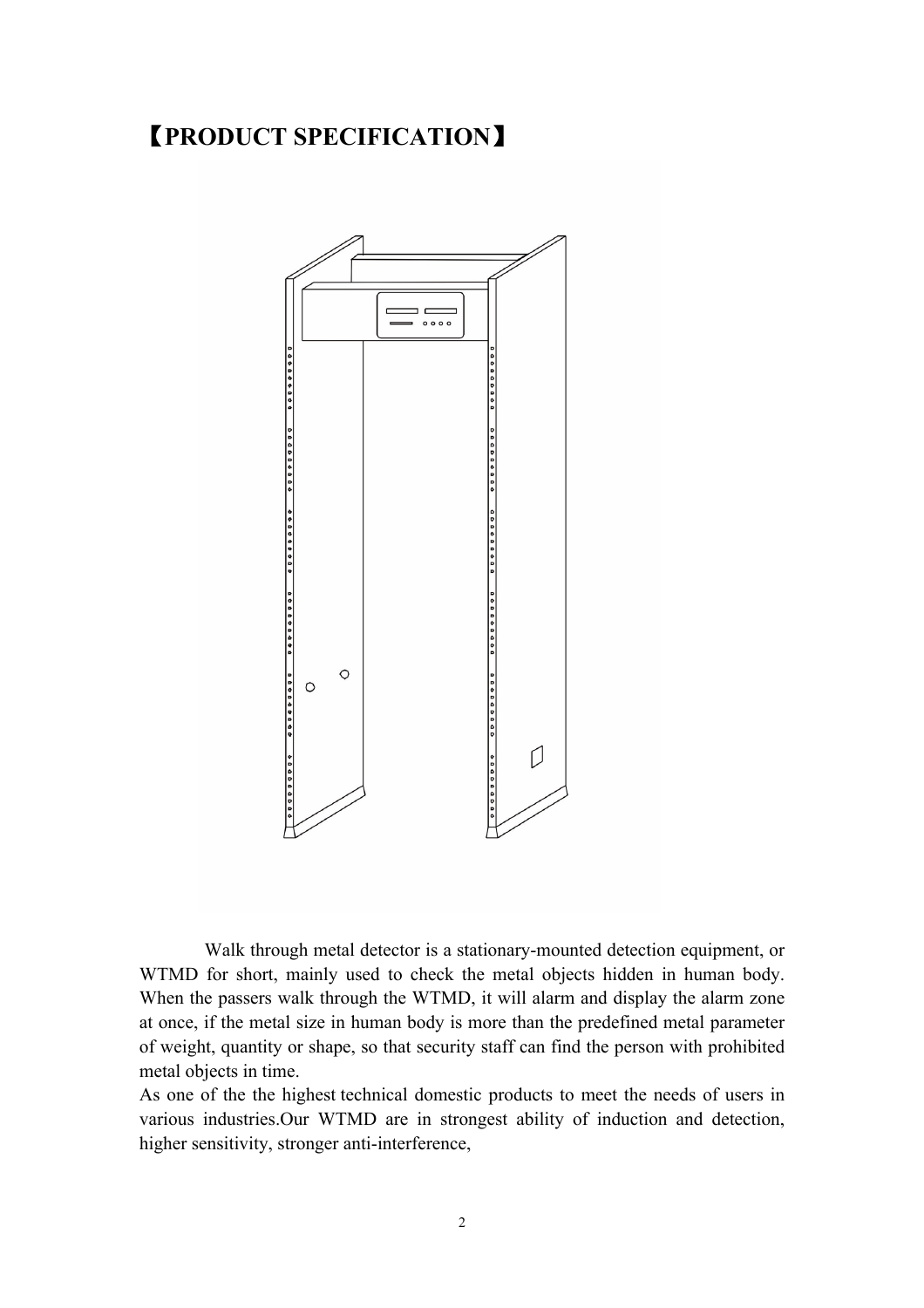## 【**INSTALLATION ENVIRONMENT**】

#### **1. Stationary Metallic Items**

When installing the WTMD, it should stay away from the stationary or fixed bulk metal items 2 meters; otherwise it will affect the sensitivity and cause false alarm. Metal items such as: aluminum alloy / stainless steel doors and windows, with reinforced wall, etc.

#### **2. Movable Metallic Items**

The big metal items can be moved, should stay away from the device about 5 meters to avoid false alarm. Especially install the detector at factory gate or ground floor, need to pay attention to the effect of rolling gate, iron security doors, elevators and cars on the detector.

#### **3. Floor Vibration**

The floor should be flat and fixed, to avoid false alarm after installation by the movement of people walking or moving and shaking of metal objects.

#### **4. Electromagnetic Radiation And Electromagnetic Interference**

Because the device uses bilateral transceiver technology, therefore, any electromagnetic interference sources and electromagnetic radiation source are not allowed to close the device, the recommended distance is  $1~2$  meters. The parameters of the distance are determined by the installation environment, and different installation environments with different parameters.

The electromagnetic interference sources and electromagnetic radiation sources as following:

Electrical Control Box, Radio Equipment, Interphone, Electronic Computer And Peripheral Equipment, Video Monitor, High Power Motor, Power Transformer, Ac Power Lines, Thyristor Control Circuit (High Power Switching Power Supply, Inverter Welder), Engine, Motor etc.

#### **5. Side-By-Side Using(more than 2 pieces WTMD)**

When installing the WTMD side by side more than 2 pieces, there will be a certain degree of influence between each WTMD, it is related to the distance and the frequency between WTMD. The distance between 2 WTMDs can not be less than 50cm. Specific distance parameters according to the actual environment and the selection of the work frequency to adjust.

#### **6. Can not install the device in windy place. It would cause of false alarm if the device would slight swing in the wind.**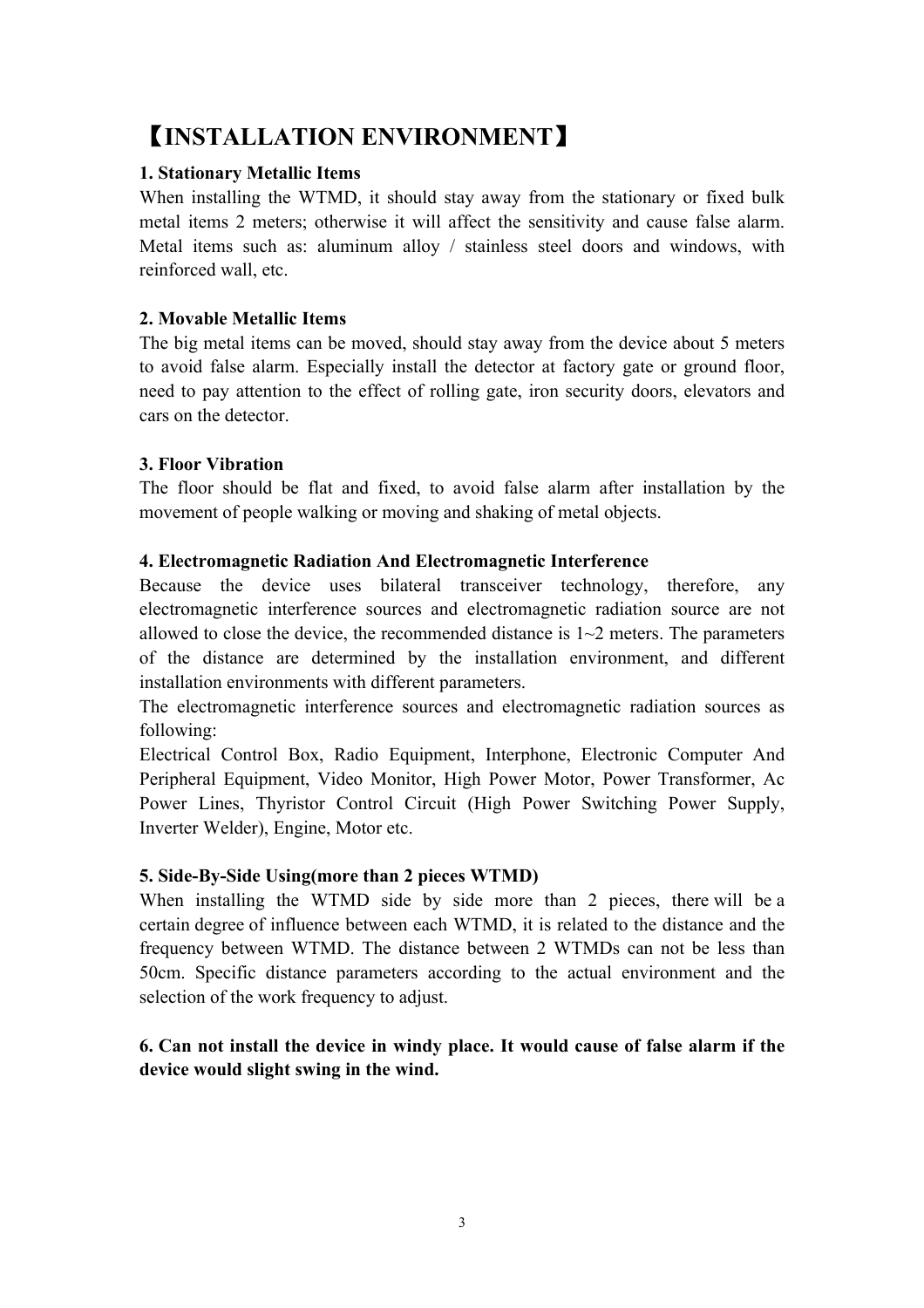# 【**PERFORMANCE AND FEATURES**】

**Accurate Positioning:** 6/18/33 overlapping network detection zone, bilateral transmit and receive, can be accurately positioned to the detected objects, intuitively display of the target location.

**Micro Processor Technology:** the scanning electromagnetic wave generated by the microcomputer control circuit, the scanning rate can be precisely controlled. All the parameters can be set through the control panel as needed to ensure the sensitivity with flexibility, reliability, stability.

**Sensitivity Adjustable:** each detection zone has  $100$  sensitivity level  $(0 \sim 99)$ . Preset metal size, you can exclude the coins, keys, jewelry, belt buckle etc.

**Digital Pulse Technology:** Digital Signal Processing(DSP) and filtering system, has excellent anti-interference ability.

**Password Protection:** only the correct password can change the sensitivity and other parameters. Password with five digits, can be set by the user.

**Count Statistics:** pass count and alarm count.

**Harmless to Human Body:** harmless to heart pacemaker, pregnant women, magnetic floppy disk, recording tapes etc.

**Power Supply Security:** the power supply on the top of the control box, waterproof.

**Waterproof Foot Cover:** not only can fixed the device, but also waterproof.

**Waterproof:** using PVC synthetic material, special technology, waterproof, fireproof, shockproof.

**Easy to Install:** the system is integrated design, just 20 minutes to complete the installation or disassemble.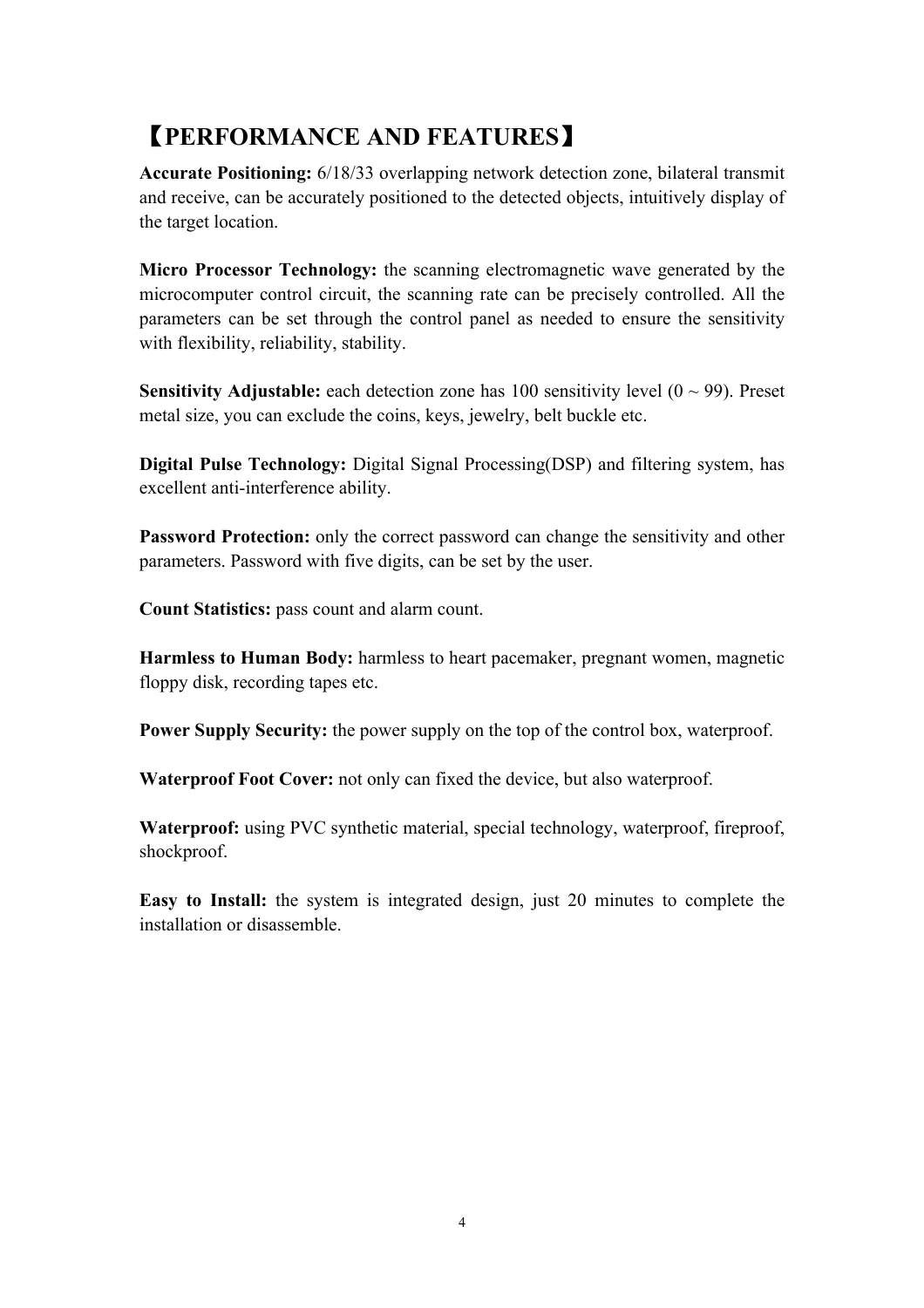# 【**PARTS**】



1, Door Panel 2, Crossbar 3, Integrated Host 4, Alarm zone LED 5, Infrared Sensors 6, Waterproof Foot Cover 7, Power Line&Signal line Interface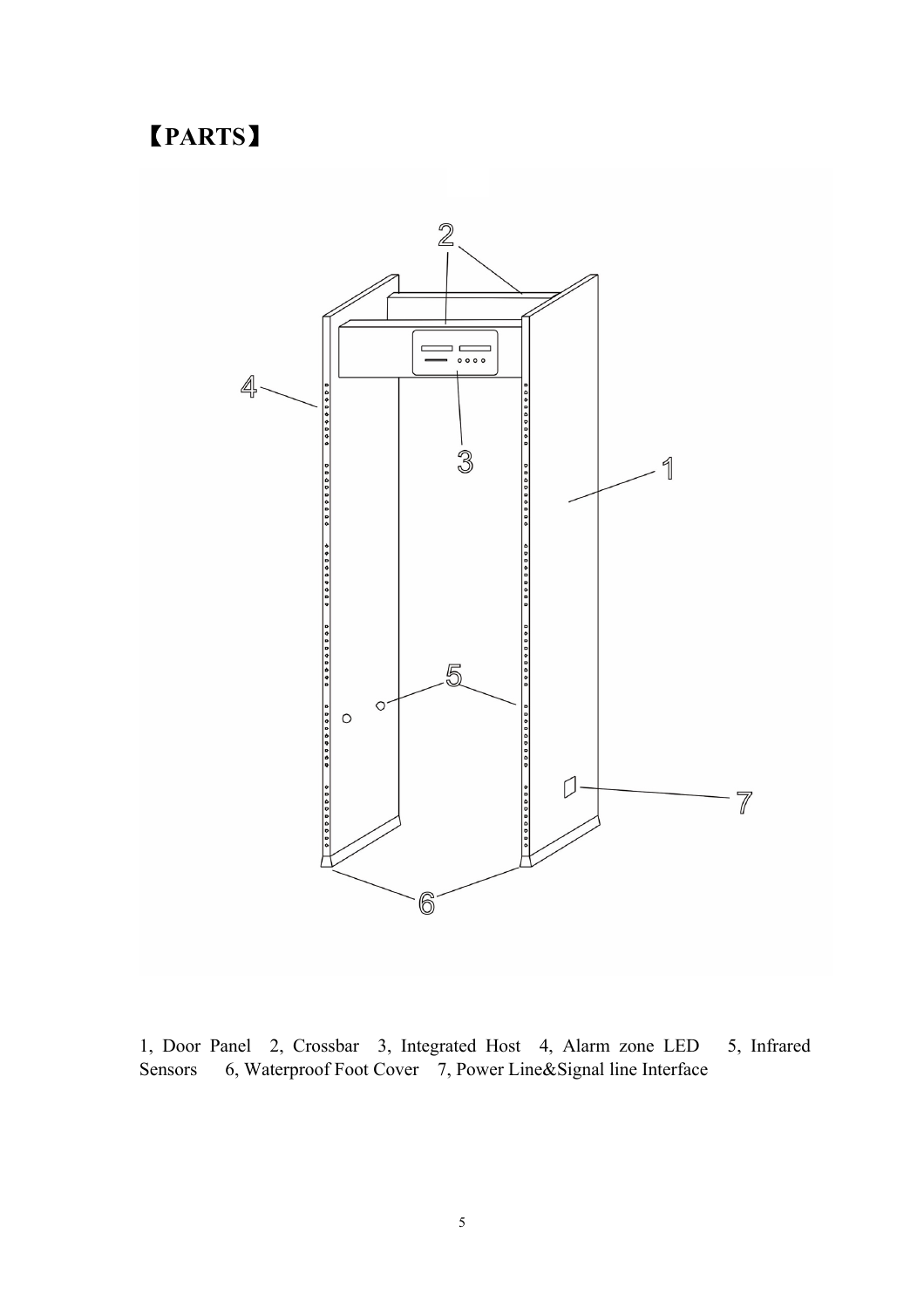# 【**INSTALLATION**】



1.Remove the Integrated Host and the packaging of the door panels.

2.The main chassis display panel up, left and right side of the door as shown in the figure, then connect the left and right door to the main box respectively with bolts and nuts locked tightly。

3.Make sure the door probe line on the left and right were tightly inserted into the corresponding socket on the motherboard, pay attention to tighten, do not loose.

4.Raise the metal probe door to the vertical position and move to the specified working position.

5.Make the power line in the door side of connected to the power supply into the working state.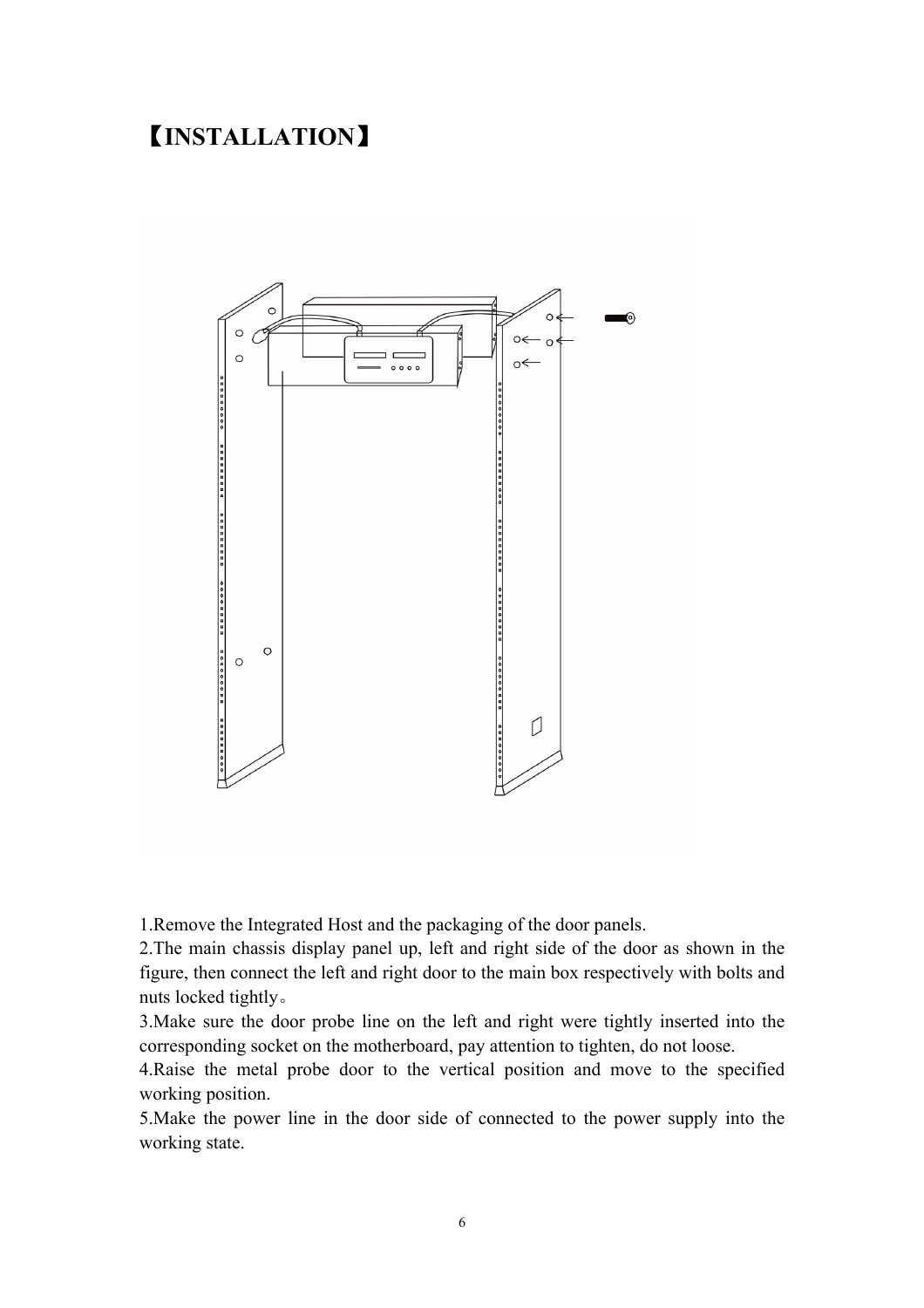### 【**CONTROL PANEL**】



1. **LED Digital Display:** show passer number.

2. The alarm number.

3. **Interference Signal Strength Indicator:** alarm indicator (red light)

4. **"ENTER" Key:** confirm the data after setting, and use as plus key when setting the district sensitivity.

5. **"SETUP" Key:** 

<sup>①</sup> convert various data, and use as minus key when setting the district sensitivity.

 $\Omega$  long press 5s to adjust working frequency, 1~16 bands to choose.

6.**"SELECT" Key:** choose each program, and use as plus key when entering password .

7. **"RESET" Key:** zero clearing for number of passer and alarm.

### 【**DETECTION ZONES**】

A: Control Unit: signal strength indicator, the number of passer and alarm Standby Indication: indicator in red when alarming.

#### B: LED bar Alarm

 As Figure-1, there are six sets of unique pinpointing LEDs, which represent six detection zones(from bottom to top 1.2.3.4.5.6).Same way for Figure-2 and Figure-3. Pinpointing LEDs have 2 states in red bright or not bright. It's in red alarm when passers' body with or exceed stated metal content,if there are multiple targets, then each target location of the LEDs will be lit with alarm sound at the same time, (Except for mute).

C: Infrared Sensor(IR)

When the power is turned on, the WTMD starts to work, the infrared sensor can effectively stop the alarm when nothing pass it to avoid false alarm. The passers could be exactly counted by IR. Regardless of any cause of the alarm in transit, he has to go through the WTMD again.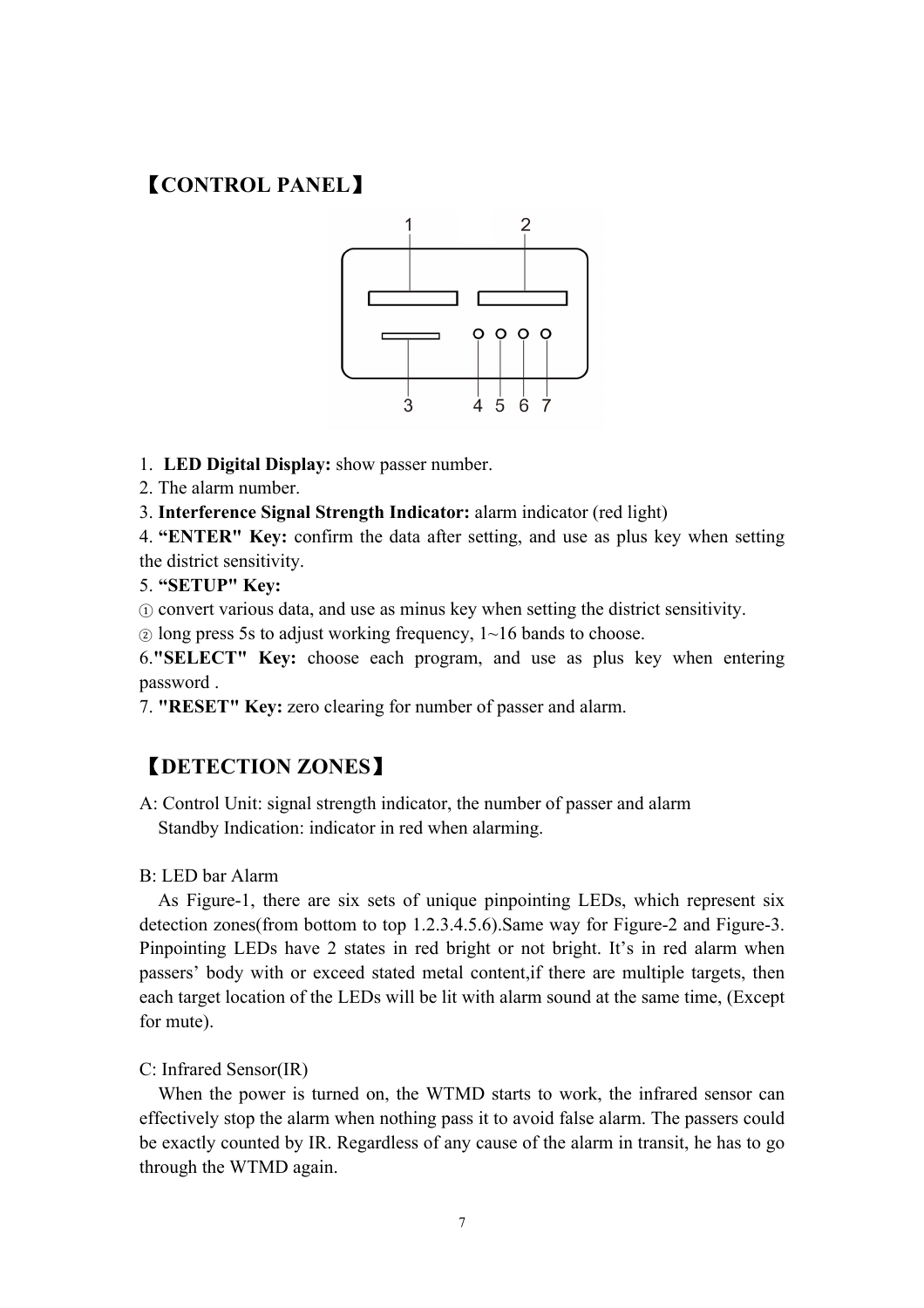|                                                              | $\sim$ 0000                                                  |                                                                  |              | $\overline{\phantom{a}}$<br>$\longrightarrow$ 0000 |                                                      |  |                |    | 0000                     |
|--------------------------------------------------------------|--------------------------------------------------------------|------------------------------------------------------------------|--------------|----------------------------------------------------|------------------------------------------------------|--|----------------|----|--------------------------|
|                                                              |                                                              |                                                                  |              |                                                    |                                                      |  | 11             | 33 | 22<br>0000               |
| $00000$                                                      | 00000<br>6                                                   | 00000                                                            | 6            | 18                                                 | 12<br>$\begin{array}{c}\n0 \\ 0\n\end{array}$<br>lal |  | 10             | 32 | 21                       |
| $\begin{array}{c c} 0 & 0 & 0 & 0 & 0 \\ \hline \end{array}$ | 000000<br>5                                                  | 000000                                                           | 5            | 17                                                 | $\begin{matrix} 1 \\ 0 \end{matrix}$<br>11           |  | 9              | 31 | 0000000<br>20            |
|                                                              |                                                              |                                                                  |              |                                                    |                                                      |  | 8              | 30 | 19<br>$\circ$<br>o       |
| 000000                                                       | 000000<br>4                                                  | 0.00000                                                          | 4            | 16                                                 | $\begin{array}{c}\n0 \\ 0\n\end{array}$<br>10        |  | $\overline{7}$ | 29 | 18<br>0.00               |
|                                                              |                                                              |                                                                  |              |                                                    | nl                                                   |  | 6              | 28 | 000<br>17                |
| 0000000                                                      | 0000000<br>3                                                 | $0 0 0 0 0 0 0$                                                  | 3            | 15                                                 | 0000<br>9                                            |  | 5              | 27 | $\circ$<br>16<br>$\circ$ |
|                                                              |                                                              |                                                                  |              |                                                    |                                                      |  | 4              | 26 | $\frac{0}{0}$<br>15      |
| $\begin{array}{c}\n0 & 0 & 0 & 0 \\ \end{array}$             | $\begin{array}{c}\n0 \\ 0 \\ 0\n\end{array}$<br>$\mathbf{2}$ | $\begin{array}{c} 0 & 0 & 0 & 0 \\ 0 & 0 & 0 & 0 \\ \end{array}$ | $\mathbf{2}$ | 14                                                 | $\begin{array}{c}\n0 \\ 0\n\end{array}$<br>8         |  | 3              | 25 | $0 0 0 0$<br>14          |
|                                                              |                                                              |                                                                  |              |                                                    |                                                      |  | $\overline{2}$ | 24 | 0.000<br>13              |
|                                                              |                                                              |                                                                  |              | 13                                                 | $\overline{7}$                                       |  | 4              | 23 | $\frac{1}{20}$<br>12     |
|                                                              |                                                              |                                                                  |              |                                                    |                                                      |  |                |    |                          |

Figure-1 Figure-2 Figure-2 Figure-2

### 【**OPERATION**】

#### **6 Zone Walk Through Metal Detector**

1. Long press "SELECT"3 seconds, entering"P-0"or "P-1"mode. ("P-0" for Inspection, "P-1" for Test Flying Object or Test Mode.) Adjust to "P-0" mode and press "ENTER"to confirm entering P-0 mode.

2. Long press"SETUP" entering"Frenquency Adjustment",will show "F-xx". "xx"means Device Frequency Code. Press "SELECT" can adjust the Frequency. Press "ENTER" confirm the selection. In order to avoid signal interference, the frequency code of each adjacent device must be different. (For user convenient operation, we have particularly simplified the Frequencies to 16 total, which can for unlimited devices installation!)

3. Press "SELECT", will show "12345", which is factory original password. If have changed the original password, please input the new correct password. (For password input details please refer to "Password Management")

4. Press "ENTER" again, will show "00000", means password correct can go to next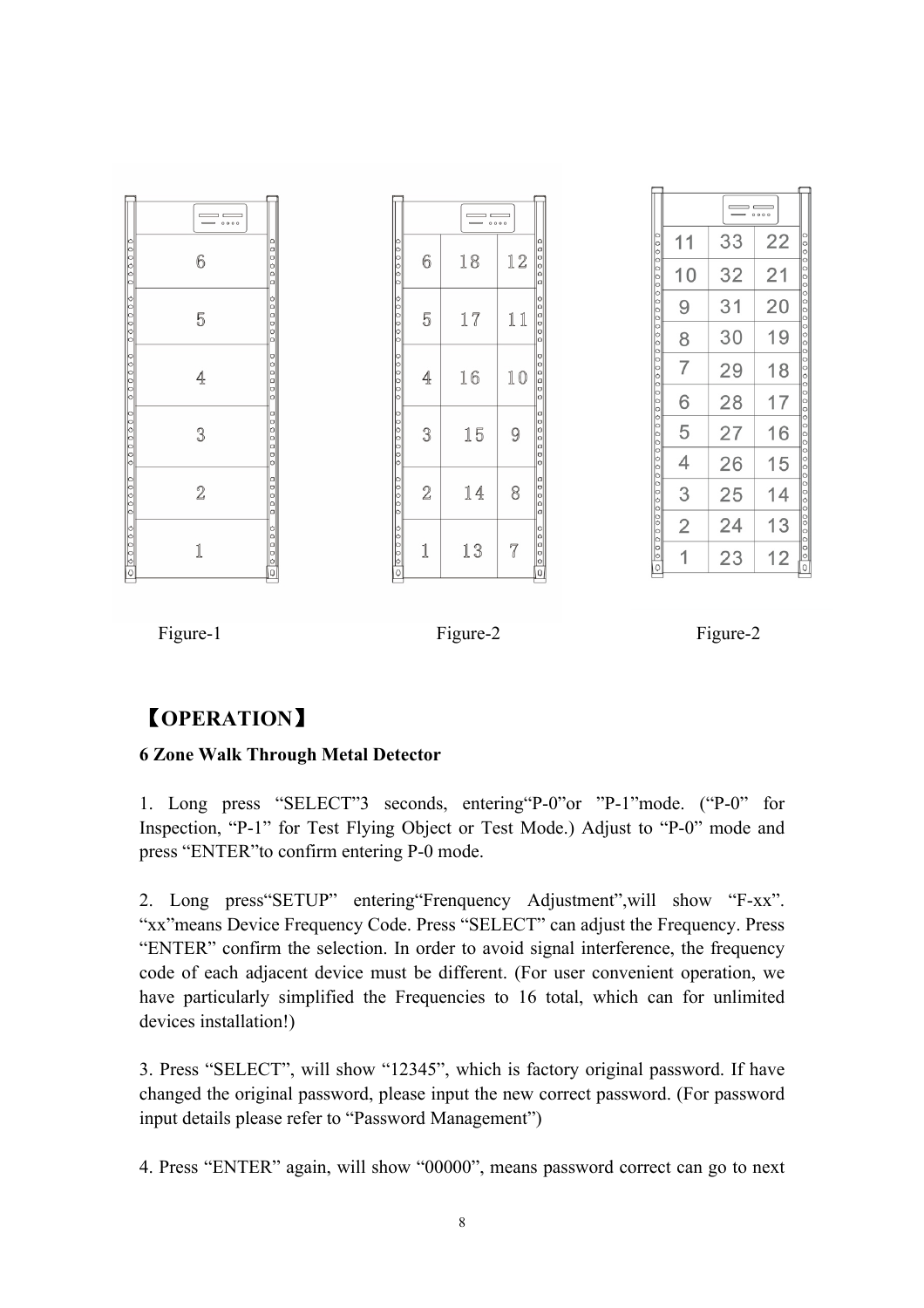setting. Or if show "E0000", means password wrong, need input the correct password then can go to the next setting.

5. One more time press "ENTER", will show "A-6", means the device of 6 zones.

6. Press "SETUP", will show "d-01", which is alarm duration time. "01"means alarm duration of 1 second, maximum alarm duration of 3 seconds. Press "SETUP" can adjust to 01, 02, 03 second.

7. Press "SELECT", entering Zone-Sensitivity-Level adjustment, will show "1-xxx", ("1"means 1st zone, "xxx" means zone sensitivity level.) Press "SETUP" can reduce the zone sensitivity level, press "ENTER" can increase the zone sensitivity level. The higher the "xxx"figure, the higher the sensitivity!

e., Adjust to "1-365", means the 1st zone sensitivity level is 365, the detectable metal object would be a coin or a smaller metal object.

8. Again, press "SELECT"in turn, will show "2-xxx"~"6-xxx", same as the 1st zone sensitivity adjustment, you can adjust each zone sensitivity level respectively.

9. Press"SELECT", will show "H-xxx", means device (whole) Sensitivity-Level is " $\text{xxx}$ ".

10. After Zone-Sensitivity-Level finish adjustment, press "SELECT", will show "AP", means entered Application Mode adjustment option. Press "ENTER" to Application-Adjustment mode and press "SETUP" can adjust the application. Then press "SELECT" to confirm the selection. The higher the application code figure, the lower the sensitivity! (For user convenient operation, we have particularly simplified the Application to 6 total, which could meet all general markets requirements!)

11, Press "SELECT", enter Volume-Level adjustment, and press "SETUP" show"yL-H", means high volume, press "SETUP"again, show "yL-L"means low volume.

12. Press "SELECT", will show "Id-xx", means entered Device "ID"adjustment option, "xx"means the device ID code. (Press "ENTER"for one time can add "1" in single digits, press "SETUP"for one time can add "1" in 10-digit. Press "ENTER""SETUP"for more times will add more respectively!)

13. Press "SELECT", will show "A6". Press "ENTER" then come to "Inspection Mode" and device ready to work.

14. The device will automatically display PASS COUNT & ALARM COUNT, the number of memories is 99999, press "RESET"can recount.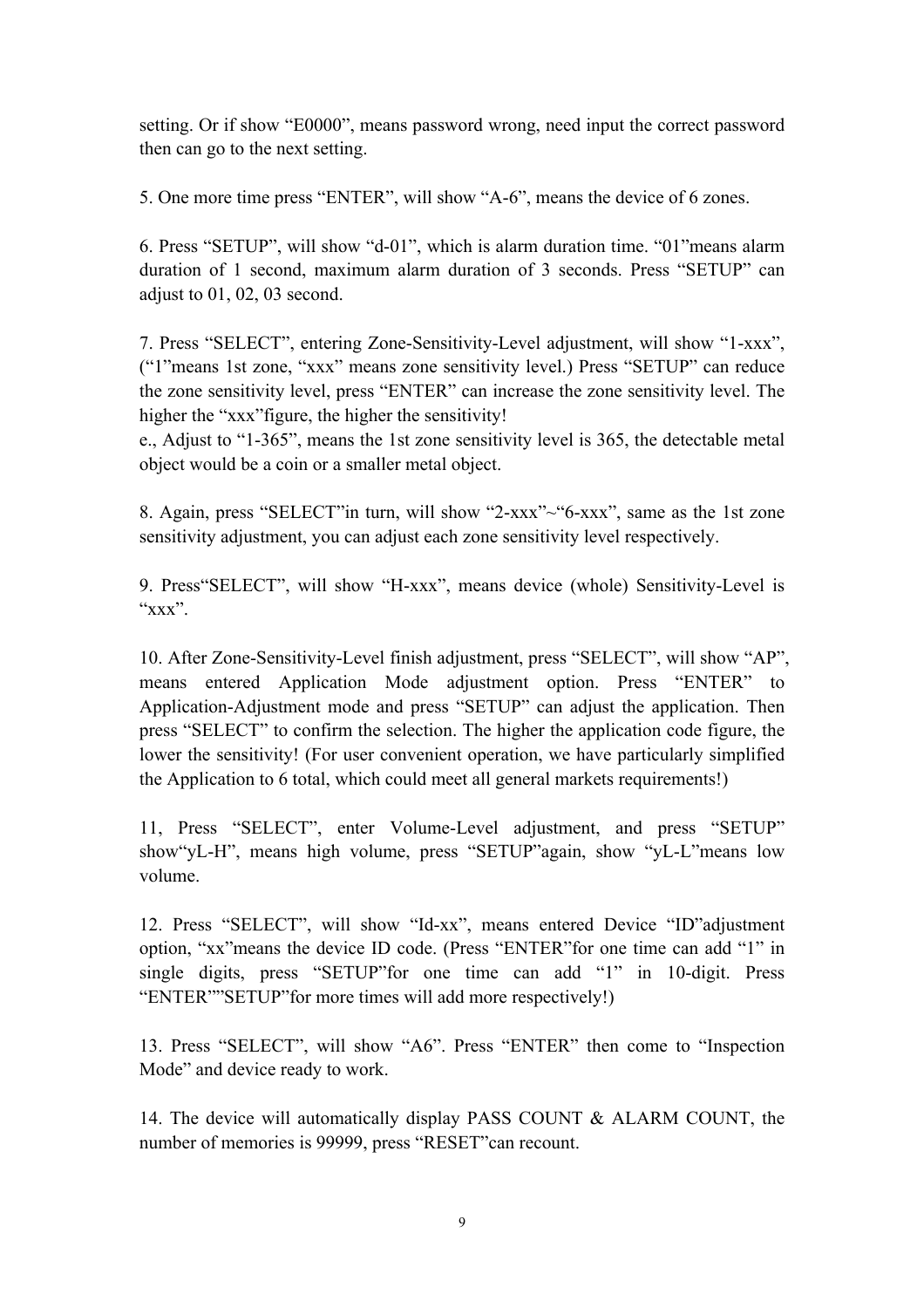#### **18 Zone Walk Through Metal Detector**

1. Long press "SELECT"3 seconds, entering"P-0"or "P-1"mode. ("P-0" for Inspection, "P-1" for Test Flying Object or Test Mode.) Adjust to "P-0" mode and press "ENTER"to confirm entering P-0 mode.

2. Long press"SETUP" entering" Frequency Adjustment",will show "F-xx". "xx"means Device Frequency Code. Press "SELECT" can adjust the Frequency. Press "ENTER" confirm the selection. In order to avoid signal interference, the frequency code of each adjacent device must be different. (For user convenient operation, we have particularly simplified the Frequencies to 16 total, which can for unlimited devices installation!)

3. Press "SELECT", will show "12345", which is factory original password. If have changed the original password, please input the new correct password. (For password input details please refer to "Password Management")

4. Press "ENTER" again, will show "00000", means password correct can go to next setting. Or if show "E0000", means password wrong, need input the correct password then can go to the next setting.

5. One more time press "ENTER", will show "A-18", means the device of 18 zones.

6. Press "SETUP", will show "d-01", which is alarm duration time. "01"means alarm duration of 1 second, maximum alarm duration of 3 seconds. Press "SETUP" can adjust to 01, 02, 03 second.

7. Press "SELECT" entering Zone-Sensitivity-Level adjustment, will show "1L-xxx". ( "1" means 1st zone, "L"means left side zones, "xxx" means zone sensitivity level.) Press "SETUP" can reduce the zone sensitivity level, press "ENTER" can increase the zone sensitivity level. The higher the "xxx"figure, the higher the sensitivity! Example, adjust to "1L-365", means the Left side 1st zone sensitivity level is 365, the detectable metal object would be a coin or a smaller metal object.

Samely, press "SELECT" in turn, will show "2L-xxx"~"6L-xxx", user can adjust the left side 6 zone sensitivity level respectively.

8. Then press "SELECT"again, entering right side zone settings. Will show "1R-xxx", means right side first zone sensitivity level. Same as the "1L-XXX" zone sensitivity adjustment, user can adjust the right side 6 zone sensitivity level respectively.

9. Now "Left" & "Right"side Zone-Sensitivity-Level finish adjusting, press "SELECT" entering whole Sensitivity-Level adjustment, will show "H-xxx".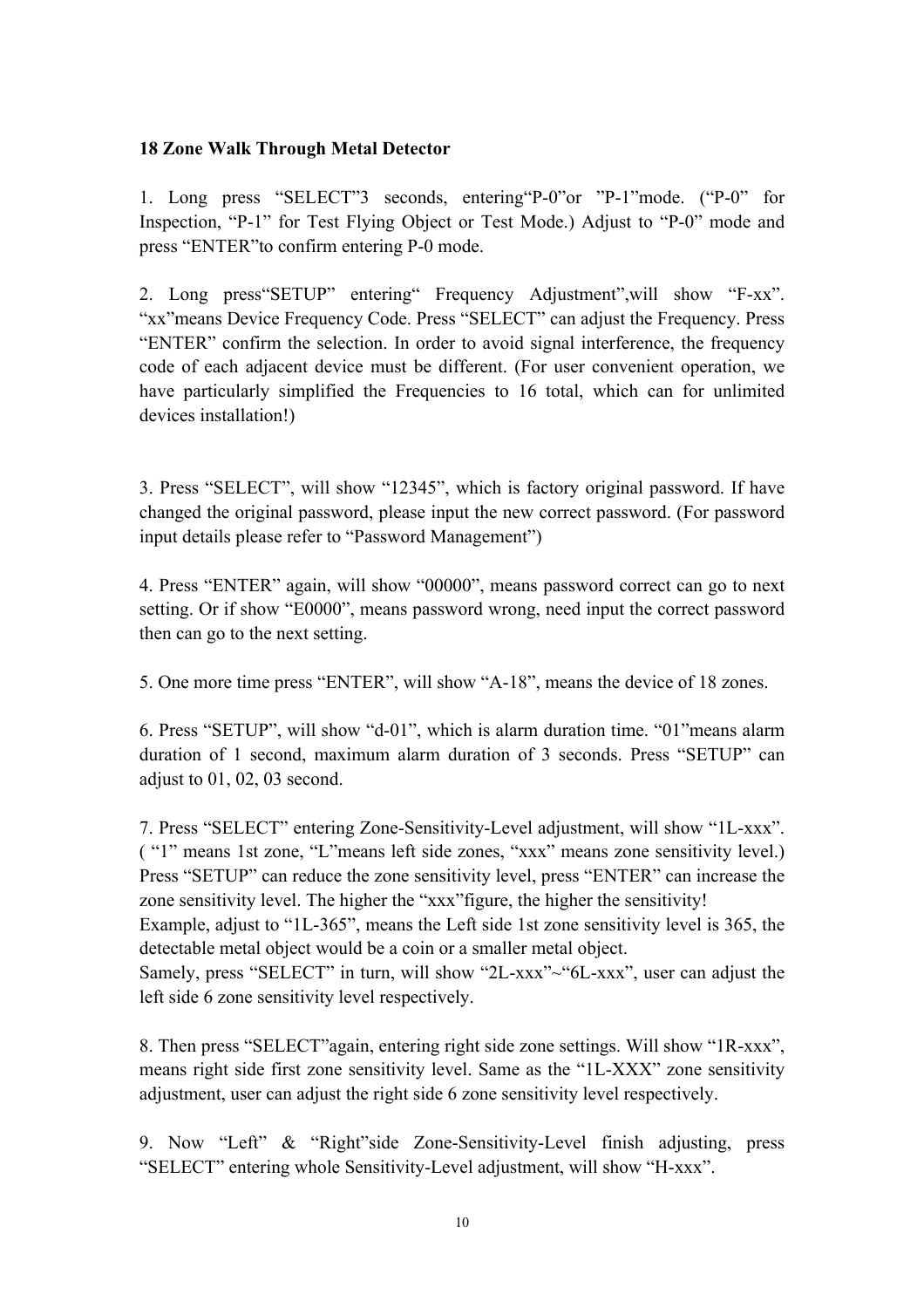10. After all Sensitivity-Level finish adjustment, press "SELECT", will show "AP", means entered Application Mode adjustment option. Press "ENTER" will show "AP-1", means "Application 1", press "SETUP"can adjust the application. Then press "SELECT" to confirm the selection. The higher the application code figure, the lower the sensitivity! (!For user convenient operation, we have particularly simplified the Application to 6 total, which could meet all general markets requirements!)

11. Press "SELECT", enter Volume-Level adjustment, and press "SETUP" show"yL-H", means high volume, press "SETUP"again, show "yL-L"means low volume.

12. Press "SELECT", will show "Id-xx", means entered Device "ID"adjustment option, "xx"means the device ID code. (Press "ENTER"for one time can add "1" in single digits, press "SETUP"for one time can add "1" in 10-digit. Press "ENTER""SETUP"for more times will add more respectively!)

13. Press "SELECT", will show "A18". Press "ENTER" then come to "Inspection Mode" and device ready to work.

14. The device will automatically display PASS COUNT & ALARM COUNT, the number of memories is 99999, press "RESET"can recount.

#### **33 Zone Walk Through Metal Detector**

1. Long press "SELECT"3 seconds, entering"P-0"or "P-1"mode. ("P-0" for Inspection, "P-1" for Test Flying Object or Test Mode.) Adjust to "P-0" mode and press "ENTER"to confirm entering P-0 mode.

2. Long press"SETUP" entering"Frenquency Adjustment",will show "F-xx". "xx"means Device Frequency Code. Press "SELECT" can adjust the Frequency. Press "ENTER" confirm the selection.In order to avoid signal interference, the frequency code of each adjacent device must be different. (For user convenient operation, we have particularly simplified the Frequencies to 16 total, which can for unlimited devices installation!)

3. Press "SELECT", will show "12345", which is factory original password. If have changed the original password, please input the new correct password. (For password input details please refer to "Password Management")

4. Press "ENTER" again, will show "00000", means password correct can go to next setting. Or if show "E0000", means password wrong, need input the correct password then can go to the next setting.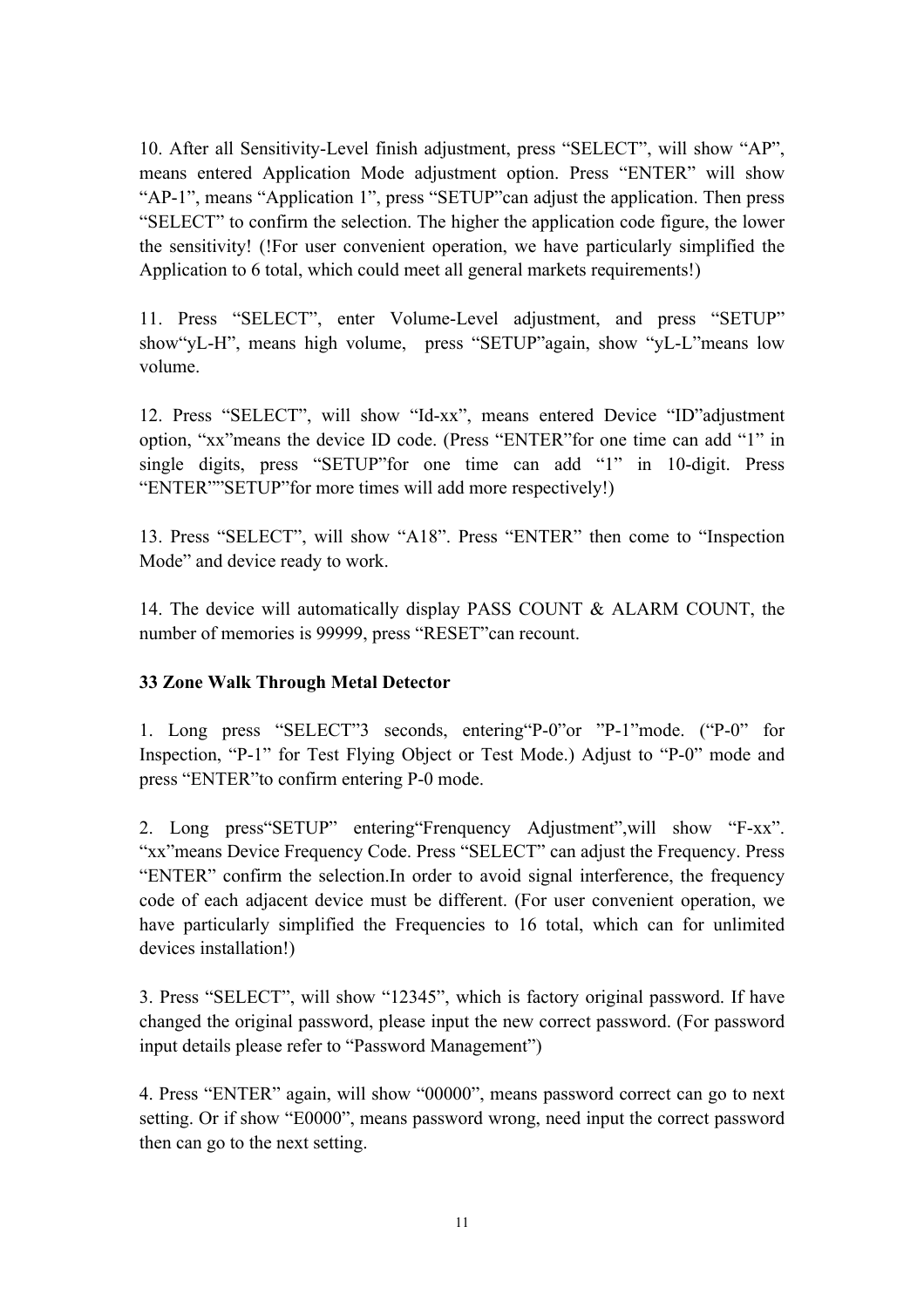5. One more time press "ENTER", will show "A-33", means the device of 33 zones. 6. Press "SETUP", will show "d-01", which is alarm duration time. "01"means alarm duration of 1 second, maximum alarm duration of 3 seconds. Press "SETUP" can adjust to 01, 02, 03 second.

7. Press "SELECT" entering Zone-Sensitivity-Level adjustment, will show "1L-xxx". ("1" means 1st zone, "L"means left side zones, "xxx" means zone sensitivity level.) Press "SETUP" can reduce the zone sensitivity level, press "ENTER" can increase the zone sensitivity level. The higher the "xxx"figure, the higher the sensitivity! Example, adjust to "1L-365", means the Left side 1st zone sensitivity level is 365, the detectable metal object would be a coin or a smaller metal object. Samely, press "SELECT" in turn, will show "2L-xxx"~"11L-xxx", user can adjust the left side 11 zone sensitivity level respectively.

8. Then press "SELECT"again, entering right side zone settings. Will show "1R-xxx", means right side first zone sensitivity level. Same as the "1L-XXX"zone sensitivity level adjustment, user can adjust the right side 11 zone sensitivity level respectively.

9. Now "Left" & "Right"side Zone-Sensitivity-Level finish adjusting, press "SELECT" entering whole Sensitivity-Level adjustment, will show "H-xxx", means Device whole Sensitivity-Level is "xxx".

10. After all Sensitivity-Level finish adjustment, press "SELECT", will show "AP", means entered Application Mode adjustment option. Press "ENTER" will show "AP-1", means "Application 1", press "SETUP"can adjust the application. Then press "SELECT" to confirm the selection. The higher the application code figure, the lower the sensitivity! (!For user convenient operation, we have particularly simplified the Application to 6 total, which could meet all general markets requirements!)

11, Press "SELECT", enter Volume-Level adjustment, and press "SETUP" show"yL-H", means high volume, press "SETUP"again, show "yL-L"means low volume.

12. Press "SELECT", will show "Id-xx", means entered Device "ID"adjustment option, "xx"means the device ID code. (Press "ENTER"for one time can add "1" in single digits, press "SETUP"for one time can add "1" in 10-digit. Press "ENTER""SETUP"for more times will add more respectively!)

13. Press "SELECT", will show "A33". Press "ENTER" then come to "Inspection Mode" and device ready to work.

14. The device will automatically display PASS COUNT & ALARM COUNT, the number of memories is 99999, press "RESET"can recount.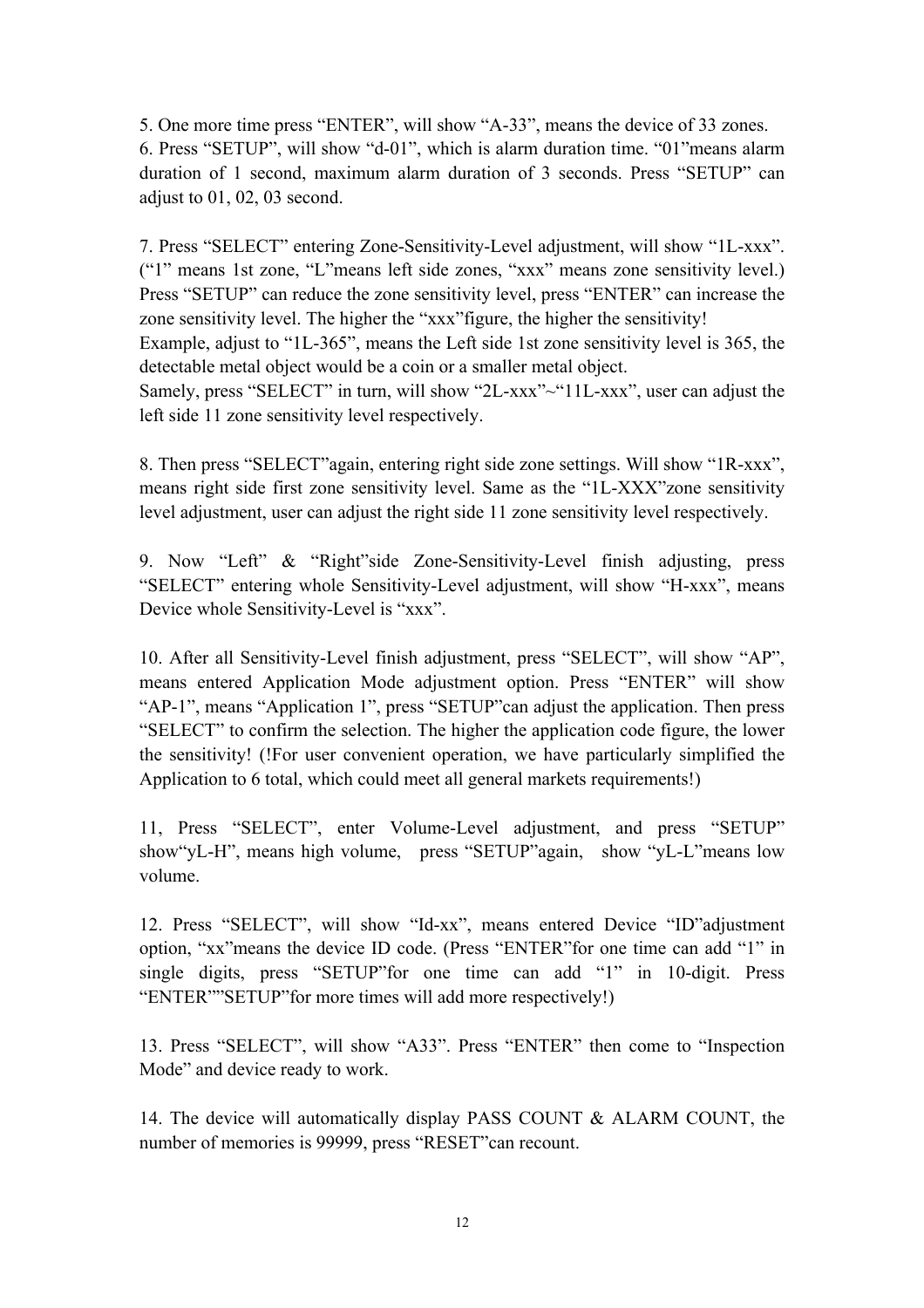### 【**PASSWORD MANAGEMENT**】

#### **1. Password Management**

#### *Password Enter:*

1) Press"SELECT" key, the panel shows "12345".

2) Press"SETUP" key, the panel display as "1-345", " $\degree$ " is a modify command to set number, press the "SETUP" key, " " can be recycled to the right.

3) Press "SELECT" key, as plus key when setting the password number with " ".

4) After entering the correct password, press"ENTER"key.If display as"00000", means the password is set up; If display as "E0000", means the password is wrong, need press "ENTER" key to re-enter the correct password.

5) Then press "ENTER" key, display as "d-01", then press "SELECT" key to enter the next step.

#### *Password Change:*

① Press"SELECT" key when display as "12345", if changed the password, enter your password. Steps please refer to details of Password Enter above.

 $\overline{a}$ ) If forget password, press"SETUP"  $\rightarrow$  "SELECT" to change "E0000" into "88888" then press"ENTER", and display as "00000", press "SELECT" to enter the number, press"SETUP" to change next number

6) Enter the password to be set, press "ENTER" key, there will be"A-6" for 6-zones, "A-18" for 18-zones, "A-33" for 33-zones, press"ENTER" key, then the password is set up.

7) If forget password, long press"ENTER" can restore to the initial password "123456".

#### **2. Zones Distinction:**

1) **6-zones:** from bottom to the top is 1~6 zone evenly distributed.

 $\Omega$  1~6 zone sensitivity, the sensitivity is proportional to its numeric.

② "H" is overall sensitivity, the sensitivity is proportional to its numeric.

2) **18-zones and 33-zones:** from bottom to top is 1~18/1~33 zone evenly distributed.

 $\odot$  1~18/1~33 zone sensitivity, the sensitivity is proportional to its numeric.

② "H-xxx" is overall sensitivity, the sensitivity is proportional to its numeric.

### 【**OPTIONAL FUNCTIONS**】

PC Networking, Turnstile Integration, UPS, Camera, etc.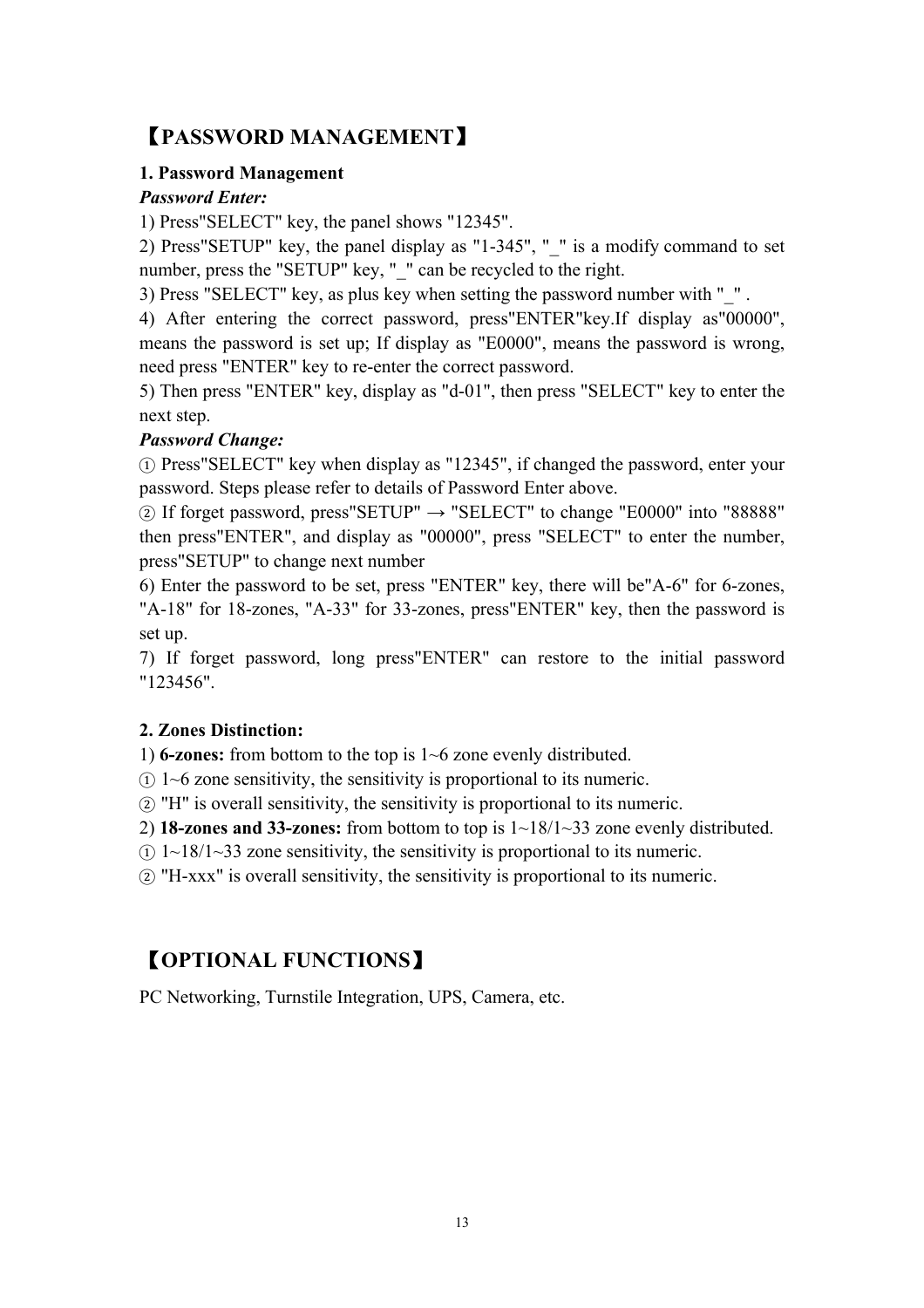### 【**DETECTION ADJUSTMENT**】

**1. Install the Walk Through Metal Detector in a stable state could achieve the best detection results (Please refer to "Installation Environment") Below are steps for telling if the Walk Through Metal Detector is in a steady state:**

1) 1 minute after start up, the Walk Through Metal Detector gate is under unshaking state.

2) During test, there should be no alarm sound when tester passing the Walk Through Metal Detector and not carrying any metal items.

3) Combined with the above two situation that the Walk Through Metal Detector is in a stable state.

**2. In order to exclude the influence of small metal objects such as rings, key, belt buckle, shoes on the actual metal objects to be detected, please adjust based on the following steps:**

1) Take a small metal objects as sample, which is not within the (Walk Through Metal Detector) detection boundaries, such as a string of keys.

2) Set the sensitivity to a higher level, then let test person take the sample & pass by the walk through metal detector, and there will be alarming.

3) Appropriately lower the sensitivity, then take the sample & pass by the walk through metal detector once again , if there is still an alarm sound, then continue lowering the sensitivity until there is no alarm sound .

Notes:

if there is a certain detection zone needs lower the sensitivity, then only need to adjust the relevant detection zone. With the above adjustments,for any metal objects that is less than the sample will not alarm, and for the metal objects that are larger than the sample all will be accurately detected.

#### **3. Passing Rules.**

1) Draw a waiting line of 50cm away from the front or back of the walk through metal detector, so that the people being detected are queued to pass one by one

2) When passing the walk through metal detector, People being detected needs to place the metal objects (such as key, mobile, employee card, cigarettes, coins and so on) on the side of the walk through metal detector chute or wooden table, after passing and finish with safe inspection ,then take back their personal belongings.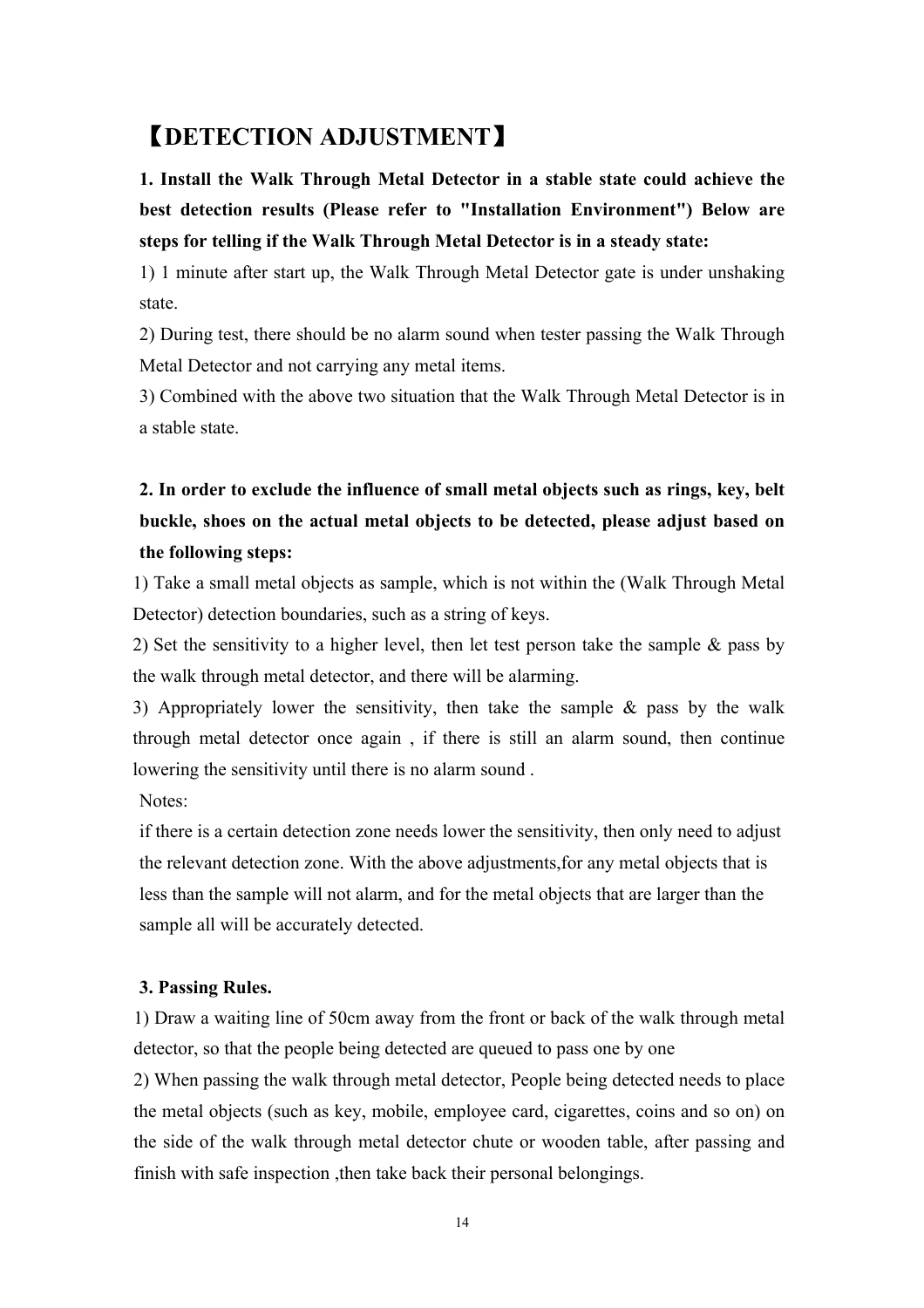# 【**FAQ**】

#### **1.The reason that Infrared does not count while installation.**

1) Please check if there is no tightening of the left and right door detection head of the main host.

2) Please check if there is infrared interference near the left and right side infrared head. (i.e.: infrared CCTV camera, infrared remote controller (when pressing the button), outdoor sun exposure and so on.

3) If there's no problem with both 1) and 2), please change and replace the infrared head.

#### **2.The reason of false alarm while installation.**

1). After installed the walk through metal detector, there is frequently false alarm while testing. Firstly have a look at the installation environment, (should be no any moving or static large metal objects at the distance of 1.5M!) If there's big metal object,please try to keep the walk through metal detector away from it. Also, please pay attention if there's wind in installation area which may cause door shaking. If there's wind, suggest customer take wind protection measures or replace the installation location.

2) After installed the walk through metal detector, there is frequently false alarm while testing. ( If it is not an environmental factor, we can reduce each zones detection sensitivity first  $\&$  see if there's less false alarm. But, if still high false alarm, then we need to try the following method .

a, After installed the walk through metal detector, if there are false alarm frequently while testing, (If the voltage is within the normal range, then it is necessary to replace various frequencies in the oscillation) then test again.

b, Make sure there is no Frequency Conversion Equipment working near the device. Such as, elevator that with a frequency converter, or the injection molding machine, etc., because these machines will cause serious interference to walk through metal detector while working .

c, If none of the above methods can handle the interference, suggest customer change the installation location then retry. Generally with replacement of the installation location can handle the interference problems.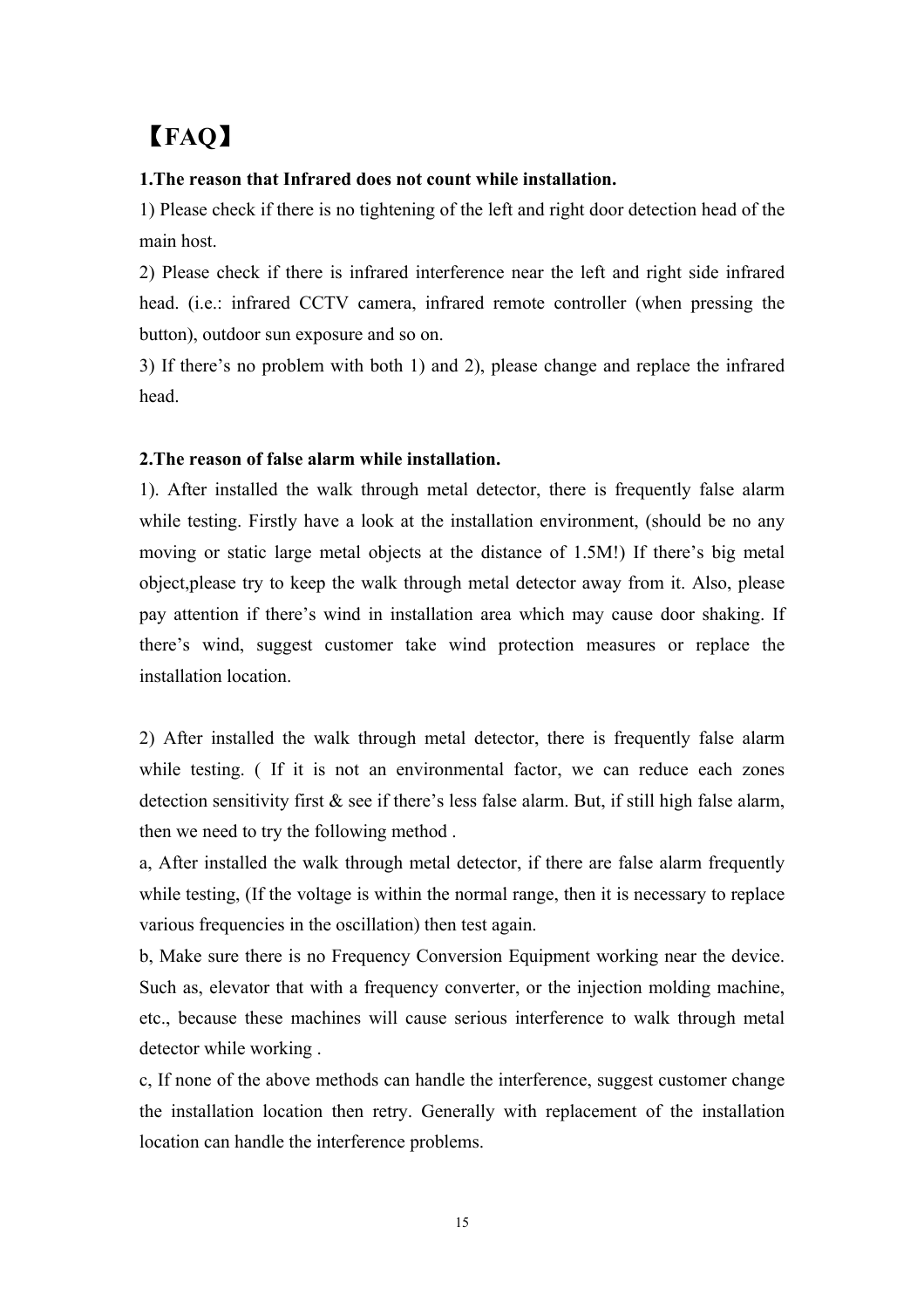# 【**TECHNICAL PARAMETERS**】



| Working Voltage100-240VAC     |  |
|-------------------------------|--|
| Power Frequency50-60Hz        |  |
| Power Consumption<20W         |  |
| Working Temperature-10°C~45°C |  |
|                               |  |
| External Height2200           |  |
| External Width850             |  |
| Internal Height2000           |  |
| Internal Width (Standard)710  |  |
|                               |  |
|                               |  |
|                               |  |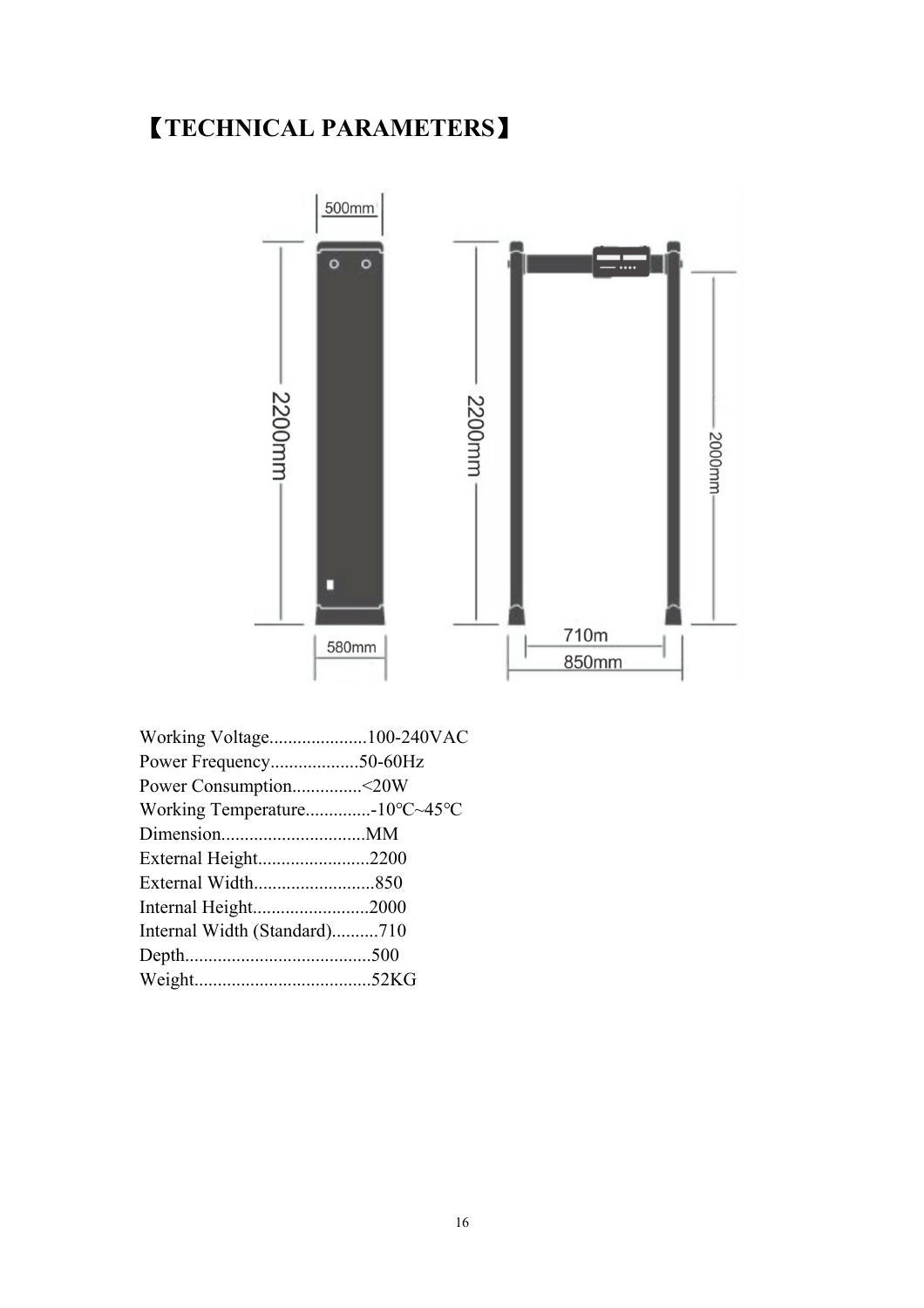# 【**FACTORY PARAMETERS**】

6 Zones Walk Through Metal Detector

| <b>Product Name</b>               | Walk Through Metal Detector |
|-----------------------------------|-----------------------------|
| Alarming Time                     | 1 second                    |
| Sensitivity (1-6 detection zones) | 99                          |
| Menu Password                     | 12345                       |

#### 18 Zones Walk Through Metal Detector

| Product Name                       | Walk Through Metal Detector |
|------------------------------------|-----------------------------|
| Alarming Time                      | 1 second                    |
| Sensitivity (1-18 detection zones) | 99                          |
| <b>Menu Password</b>               | 12345                       |

#### 33 Zones Walk Through Metal Detector

| Product Name                         | <b>Walk Through Metal Detector</b> |
|--------------------------------------|------------------------------------|
| Alarming Time                        | 1 second                           |
| Sensitivity $(1-33$ detection zones) | 99                                 |
| Menu Password                        | 12345                              |

## 【**PACKING LISTING**】

Thank you for purchasing our Walk Through Metal Detector. Please check and make sure that the following items are available in the box. If any items are missing or damaged, please contact us.

Hexagon tool 8 sets of bolt Instructions Power cord